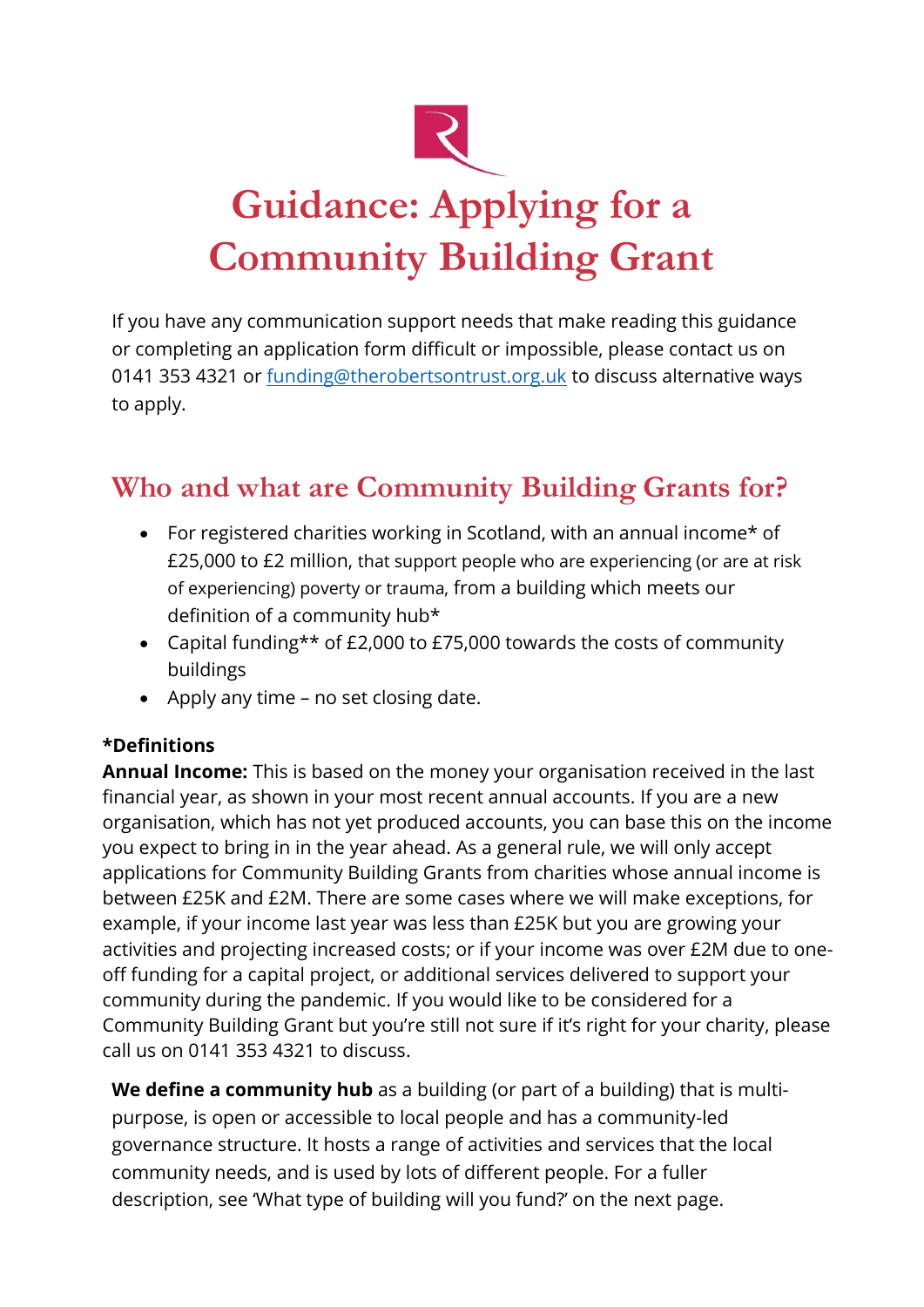**Capital funding:** can be spent on the purchase of capital or fixed assets suchas buildings or equipment that has a life expectancy of more than one year. Capital can include labour / development costs associated with the creation of the asset, including any specialist technical support required.

# **Who can't apply?**

- **Charities who already hold capital funding from the Trust, excluding a Community Vehicle Grant.** You can reapply once your current capital award has ended and you've sent us your End of Grant Report.
- **Charities who unsuccessfully applied** to our previous Open Grants programme (which closed in early 2020) within the past 12 months. You can reapply once 12 months from the date of your decline email has passed.
- **Housing Associations and Arm's Length External Organisations (ALEOs).** These types of organisation are not currently eligible for funding from us. However, we are committed to reviewing our guidance and criteria across the course of our strategy. To be kept informed, please [sign](https://www.therobertsontrust.org.uk/about-us/mailing-list-sign-up/) up to [our mailing list](https://www.therobertsontrust.org.uk/about-us/mailing-list-sign-up/) on our website.

## **What do I need to apply?**

- **A minimum of three unconnected Trustees on your charity's Board.** By unconnected we mean not related by blood; married to each other; in a relationship with each other or living together at the same address.
- **Recent independently examined or audited annual accounts.** If your organisation is a newly registered charity which has not yet produced accounts, we'll ask you to send us details of an independent referee, a recent bank statement and a projection showing your organisation's expected income for its first year.
- **A safeguarding policy.** If your organisation directly supports children and young people or vulnerable adults, we would expect you to have an appropriate policy document which sets out how you will keep them safe.
- **A policy on equality and diversity**. We want to know that your organisation has a written agreement detailing how you will avoid discriminating against people, and how you will create a safe and inclusive atmosphere both within your workplace and for the people you support.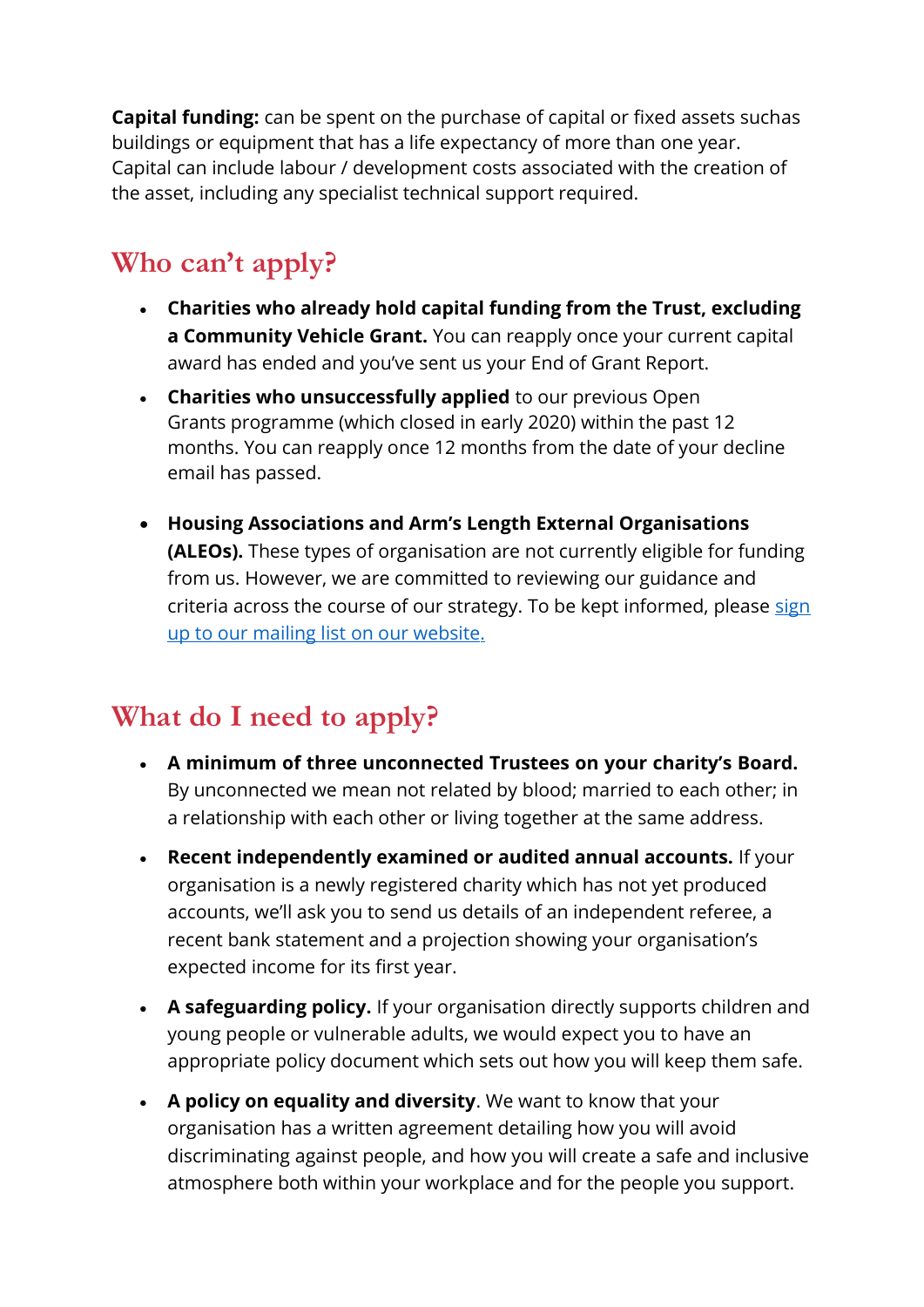• Your charity must own the site or building where the work will take place, or hold **a long-term lease** (minimum ten years).

## **What type of building will you fund?**

We can only award a Community Building Grant to charities whose building is managed and used in a way which meets our definition of a community hub, as follows:

**A community hub** is a building (or part of a building) that is multi-purpose and open or accessible to local people. It provides or hosts a range of activities and services that the local community needs, and is used by lots of different people.

It should have a community-led governance structure – that means the formal decisions about running and managing the building are taken by people who come mainly from within the community itself. A community hub is a building for the entire community, sustainable at local level and providing specialised services as required.

#### **Quick checklist:**

- $\checkmark$  Multi-purpose, open and accessible to the local community
- $\checkmark$  Provides and hosts a range of activities and services that are used by the entire community in response to need
- $\checkmark$  Community-led governance structure (i.e. formal decisions about running and managing the building are taken by people who come mainly from within the community itself).

## **What type of work will you fund a building for?**

Our Community Building Grants, as with all our funding, are aimed at charities helping people and communities in Scotland who are experiencing (or at risk of experiencing) poverty, trauma or both.

With this capital funding, we want to support the physical development and/or improvement of buildings that will be used to host or deliver a range of work addressing the impacts of poverty and/or trauma under one or more of these themes:

- 1. **Financial wellbeing**: addressing the financial and material effects of poverty on people and communities. We are interested in funding buildings that will be used for work which:
	- helps people who are struggling with day to day costs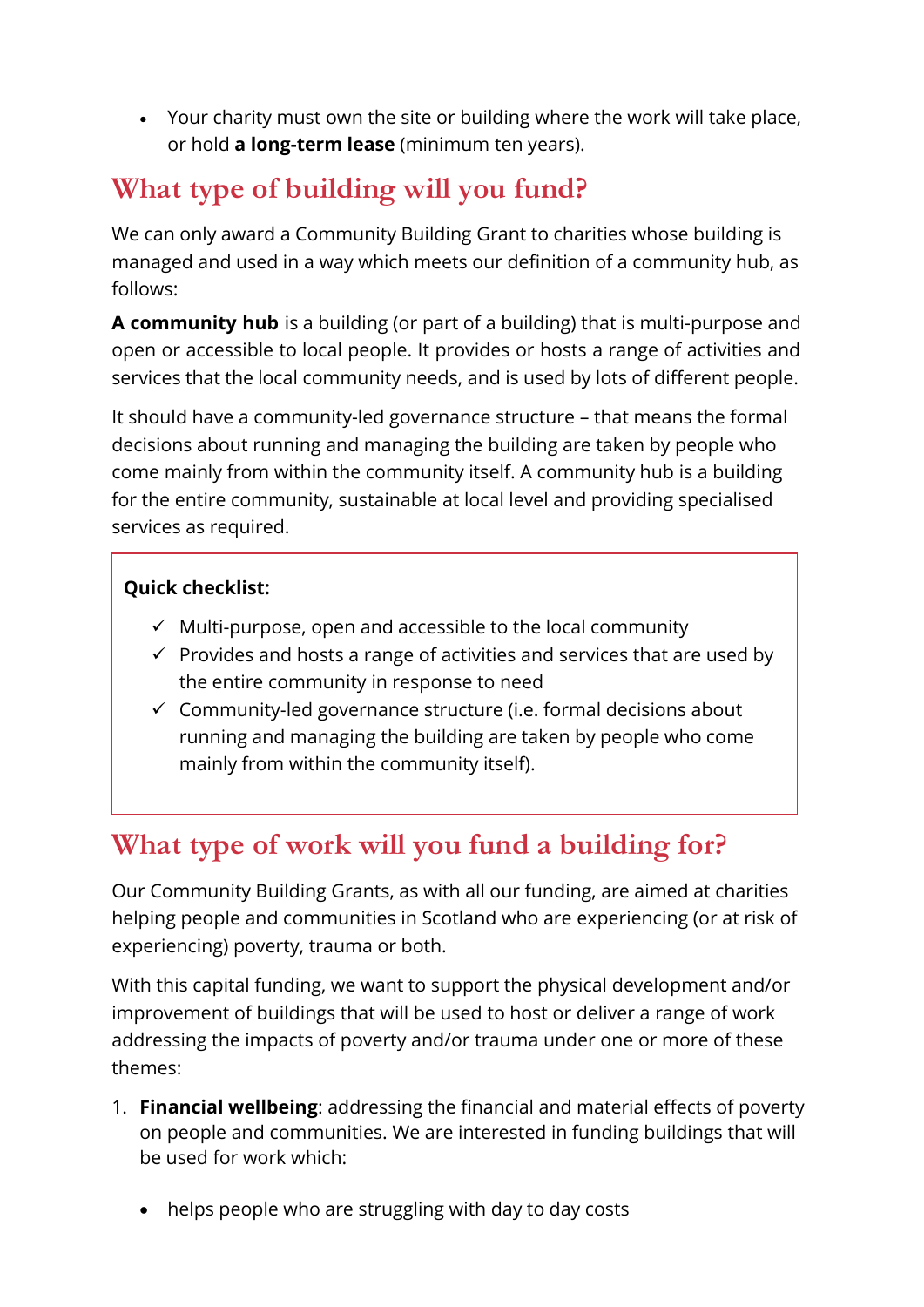- creates access to advice, support and advocacy around welfare, debt, income maximisation; housing and employment advice and improving access to quality childcare.
- 2. **Emotional wellbeing and relationships:** ensuring people have emotional wellbeing, and confidence and strength in their relationships with others. We are interested in funding buildings that will be used for work which:
	- engages with families, supports parents/carers around child attachment and relationships, and their wider socio-economic and life circumstances
	- supports individuals to address issues around mental health and wellbeing, including addressing their own experiences of trauma/ACEs (Adverse Childhood Experiences) and shame and stigma associated with poverty
	- reduces involvement in risk-taking behaviours (e.g. violence, problem drug use, self-harm, abusive relationships, criminal behaviour)
	- creates spaces for social interaction and connection to address isolation and loneliness
	- builds community resilience to meet the challenges presented by poverty/trauma.
- 3. **Educational and work pathways:** equipping people for the future through learning and skills pathways. We are interested in funding buildings that will be used for work which:
	- supports educational engagement and attainment (including engagement of parents and wider family members)
	- supports people with the transition through education and training into work
	- supports people with the skills they need to gain and retain employment.

#### **Across all three of these themes, we can fund community buildings used to support work that:**

- meets people's **immediate needs** around poverty or trauma
- provides **earlier help** which aims to prevent or reduce the likelihood of experiencing negative outcomes relating to poverty and/or trauma
- tests **new approaches** or does **more of what works**
- is **universal** (aimed at a wide group of people or an entire community) or **targeted (**focusing on a specific beneficiary group, e.g. young people), as long as it shows how it will meet the needs of people (at risk of)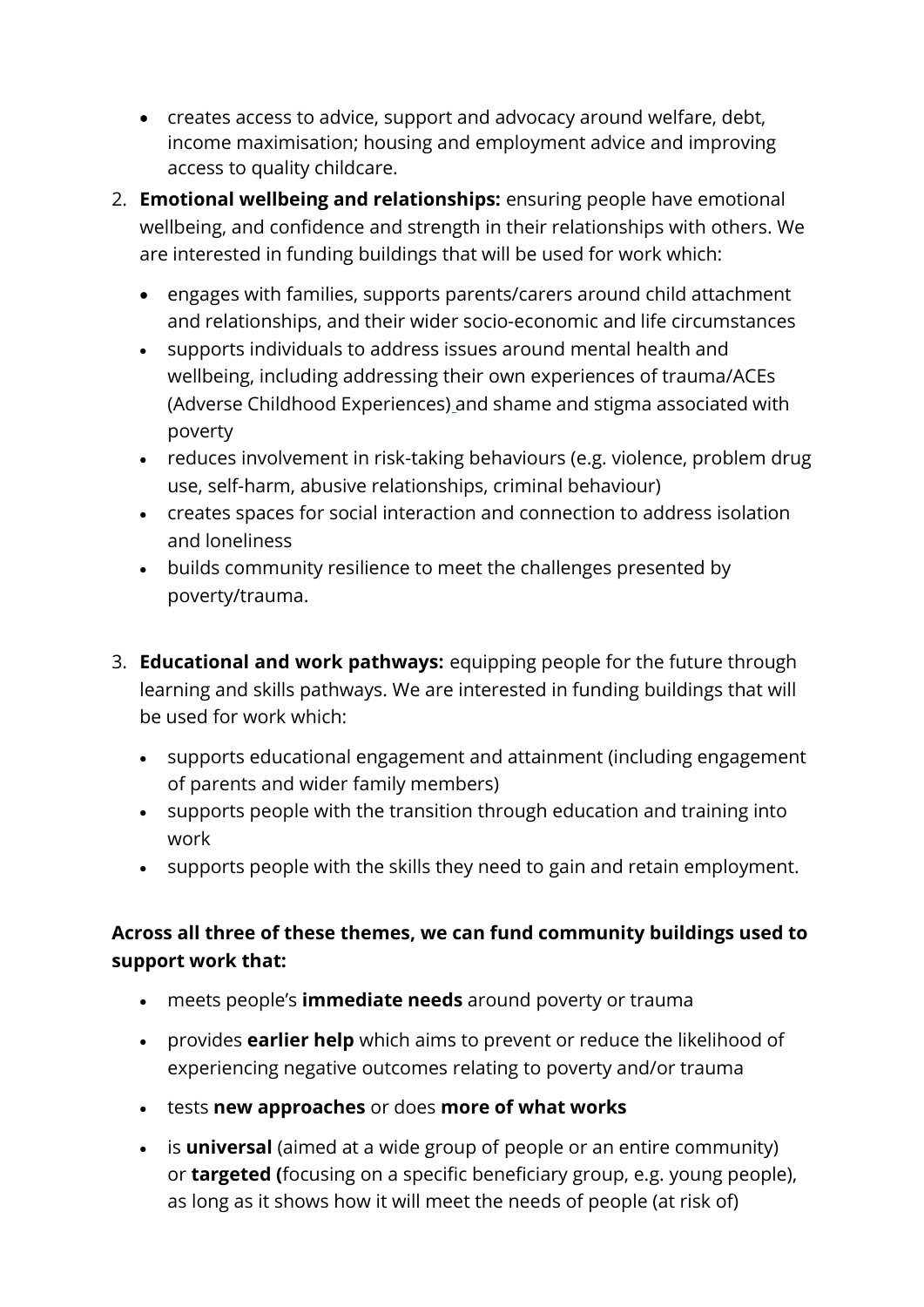experiencing poverty or trauma.

#### **Groups of people affected by poverty and trauma:**

We would like to fund community buildings used to support work that is aimed at these specific groups of people who we know are more likely to experience poverty or trauma, although we will also consider work not specifically aimed at these groups.

- Women
- People with a disability
- People from BAME backgrounds
- Asylum seekers and refugees
- People experiencing severe and multiple disadvantage
- People living in certain geographical locations (particularly remote and rural ones)
- Older people
- Certain family groups (larger families, single parents, people with care experience etc.)
- Young people under 25.

#### **Examples of funding requests we would consider:**

We will only consider funding requests where it is clear how the building:

- a) meets our definition of a community hub, as above, and
- b) supports your organisation's work in addressing poverty/trauma, as above.

Examples of the type of request we might consider include:

- A small request from a small community hub, owned and operated by a management committee made up from local residents, who want to install a Changing Places toilet designed to meet the needs of people with complex care needs – so ensuring their facility is fully accessible for all.
- A large request from a charity established to build a brand-new community hub to provide services aimed at those who face barriers to accessing services in their communities. They have the land on a ten-year lease and plan to build their new hub in a rural and/or a deprived community, which does not have access to an alternative facility locally.
- A well-used community hub requesting funding to refurbish or retrofit their facility with new pieces of equipment or spaces, which will improve their ability to meet the needs of its community.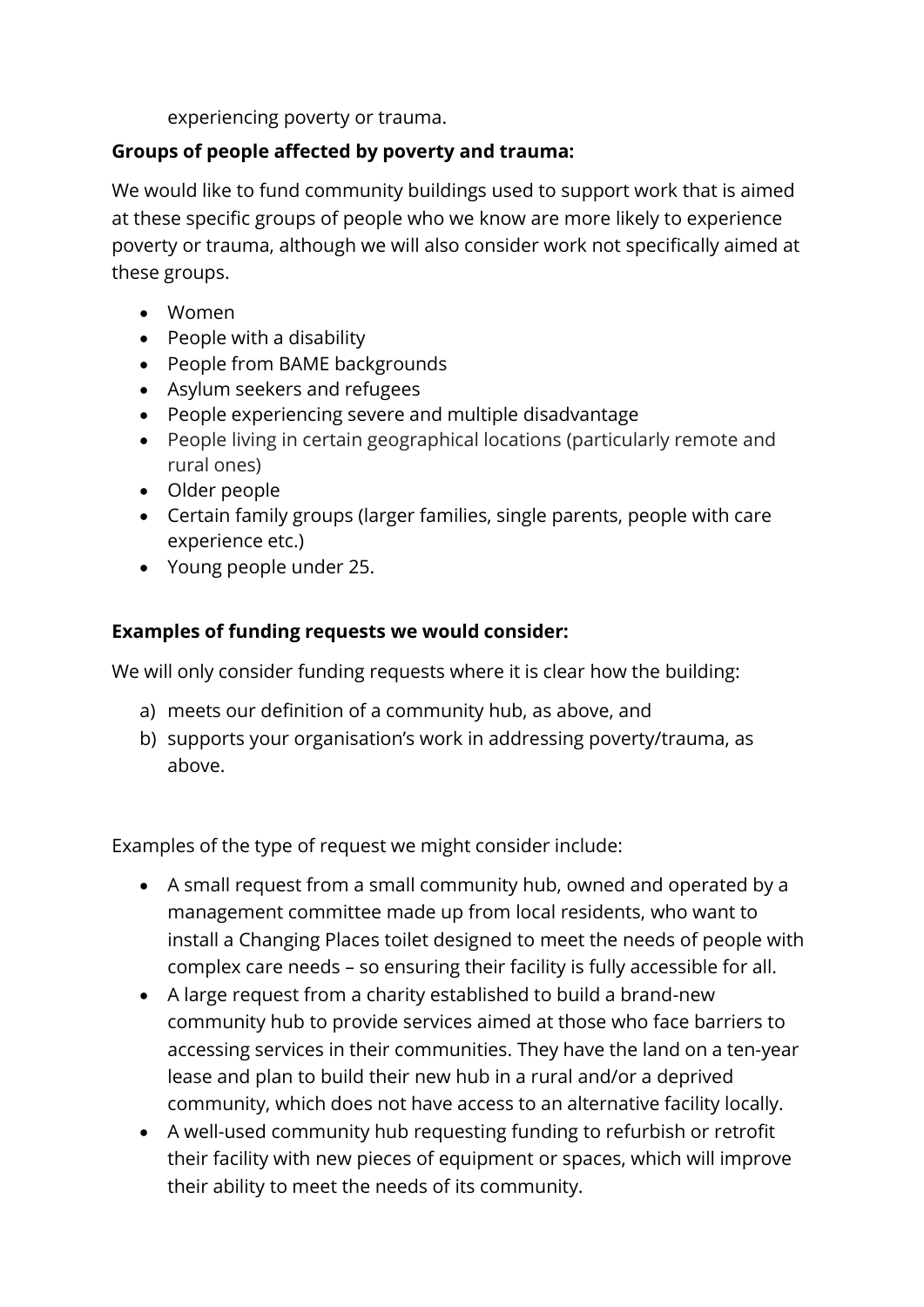## **How much can I apply for?**

**One-off capital funding of between £2,000 and £75,000** for costs relating to:

- new buildings
- the upgrading of buildings
- refurbishment costs

**The amount of funding** will depend on the total cost of the project or works and will take into consideration the function of the building in relation to our definition of a community hub.

We assess each application on its own merits, but we have in place a sliding scale for funding which we use as a starting point for calculating levels of awards.

**Project costs of £15,000 to £100,000** → £2,000 to a maximum of  $£15,000*$ **Project costs of over £100,000 to £250,000** → up to a maximum of £25,000 grant **Project costs of over £250,000 to £500,000**

 $\rightarrow$  up to a maximum of £50,000 grant

**Project costs of over £500,000** → up to a maximum of £75,000 grant

\**based on 15% of project costs*

We plan to share examples of these considerations in practice through case studies and other communications messaging on our website.

- If you are applying for a grant of up to £15,000, you don't need to have any funding in place before you apply.
	- For larger requests of more than £15,000, we expect you to have 25% of the total project costs secured before you apply. If you do not have sufficient match funding in place to enable us to progress your application, we will advise you that we wish to hold your application until you have secured further funding. We cannot consider 'in-kind' costs as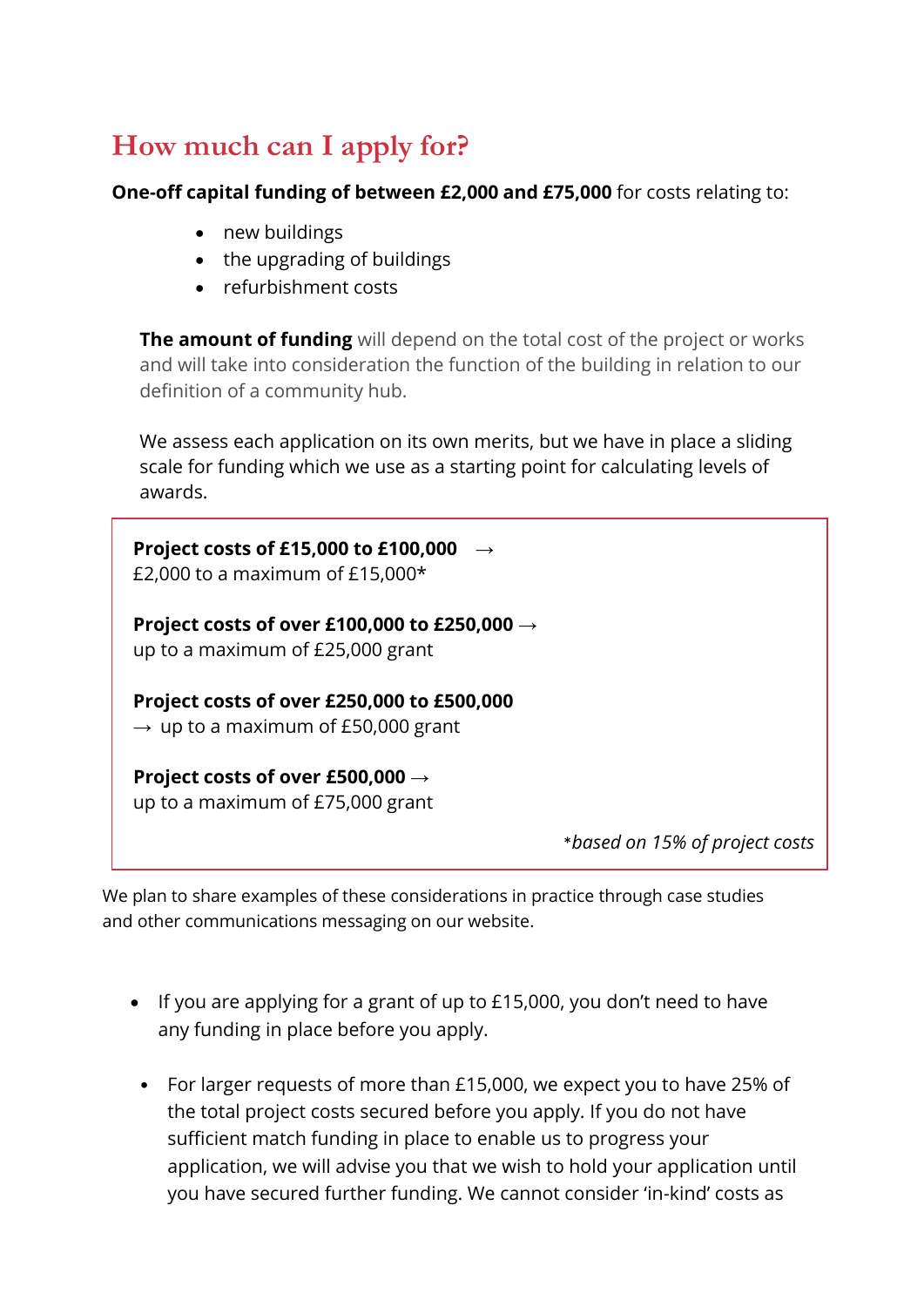secured funding.

• If your organisation also needs revenue funding, you can apply separately for one of our revenue grants in addition to funding for a community building. Find out more on our [website.](https://www.therobertsontrust.org.uk/funding/our-funds/)

### **What will not be considered for funding?**

- Projects or buildings outside Scotland
- Applications for capital funding if the work of your organisation does not address poverty or trauma through one or more of our themes outlined above
- A building that does not fully meet our definition of a community hub, as outlined above
- Capital work on buildings not owned by the applicant, or on land which the applicant does not have a long-term lease of at least ten years
- Standalone purchase costs of buildings and/or land
- Buildings that are primarily used for the delivery of projects and activities which incorporate the promotion of politics or religion
- Applications for subsequent phases of capital projects, where we have already contributed towards the initial or earlier phase
- Costs of statues and memorials
- Minor repairs and maintenance such as painting, landscaping or other routine work
- Landscaping or equipment for playgrounds, parks or recreation areas
- Removal or relocation costs
- Any retrospective costs already incurred by the applicant
- Onward distribution of funds to another organisation or charity.

### **What do we look for in an application?**

We consider a number of key criteria when assessing applications. As well as meeting the basic requirements and fit with our themes, as outlined above, we want organisations who apply for a Community Building Grant to demonstrate how they:

1. **Focus on poverty and trauma:** recognise the challenges people in their community are facing in their lives related to poverty and trauma, as well as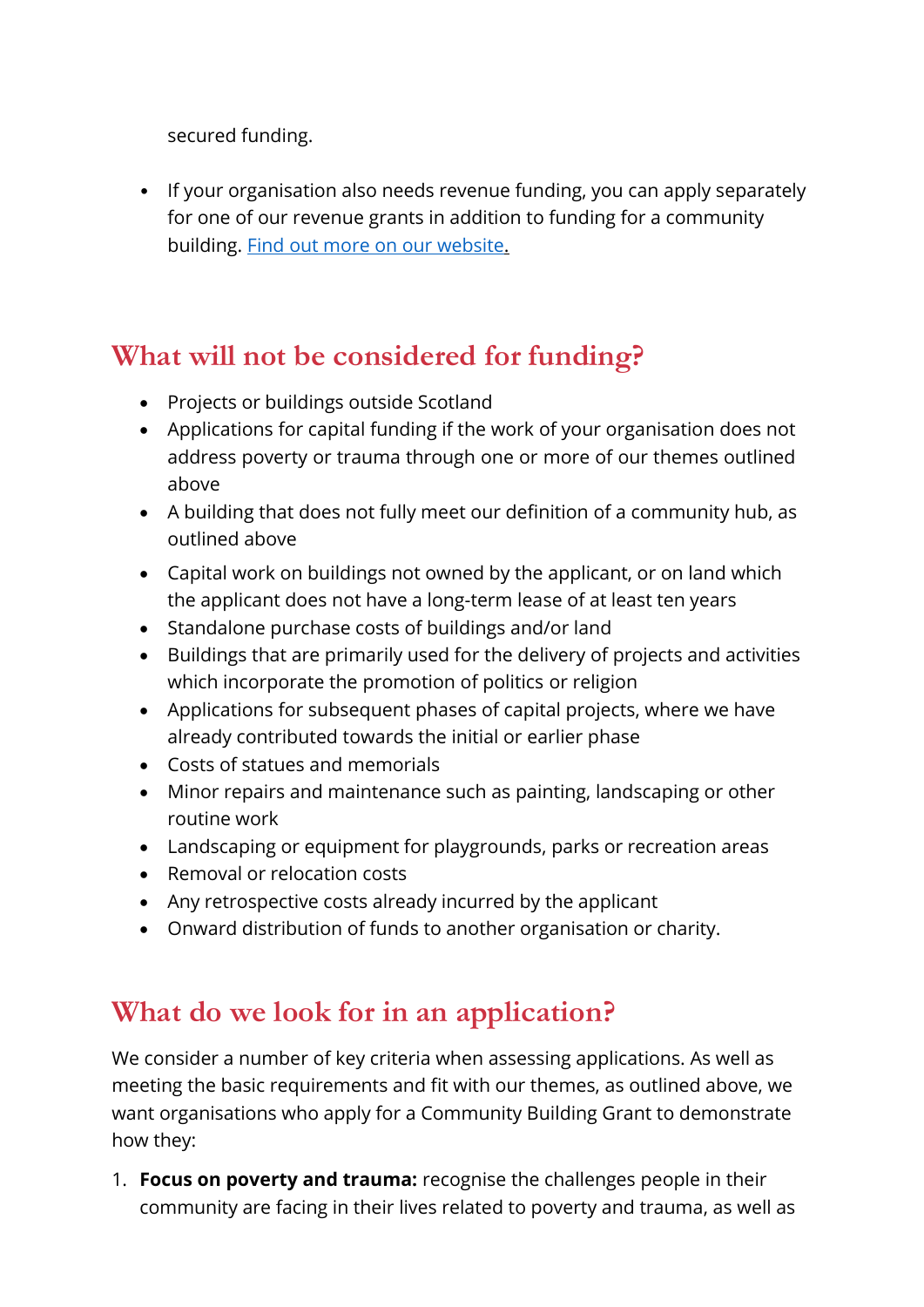how their organisation's work will respond to this and support them.

- 2. **Focus on community:** involve their community in the organisation, for example on the Board or through volunteering; and that they listen to their community and respond to their needs. By community, we mean either a geographic community or a community of interest.
- 3. **Focus on collaboration:** by showing that they are aware of other groups and services in their area and are linked in with them.
- 4. **Focus on relationships:** by showing that their work clearly has a relational focus and that this is reflected in their policies and governance, for example how they involve members or participants, and that they apply a rights-based approach in their work (i.e. that they treat people with fairness, dignity and respect).

#### **Other criteria we consider include:**

- **The organisation's financial position**, including its sustainability and whether it has an immediate need for our funds
- **How well the organisation is governed** and, where appropriate, the safeguarding policies and arrangements it has in place
- **The size of the capital project or request** relative to the nature and scale of services (so that any grant we award you is proportionate).

You'll find more information about what we look for in an application and [what's](https://www.therobertsontrust.org.uk/funding/what-s-important-to-us/) [important to us](https://www.therobertsontrust.org.uk/funding/what-s-important-to-us/) on our website.

# **How do I apply?**

We consider Community Building applications as part of a rolling programme of funding. You can apply at any time, bearing in mind our timescale for decisions, detailed below. You can download a copy of our application questions and help text [here.](https://www.therobertsontrust.org.uk/media/ct5btinj/community-building-grants-application_pdfdownload.pdf) 

Please provide the f[ollowing supporting docu](https://www.tfaforms.com/4853847)ments to help us consider your application:

- $\checkmark$  A copy of your most recent independently examined or audited accounts
- $\checkmark$  Any site plans, architectural drawings, or equipment specifications
- $\checkmark$  External quotes or estimates for the proposed work
- $\checkmark$  Business plan or financial projections.

**Please note:** if you do not provide the relevant documents with your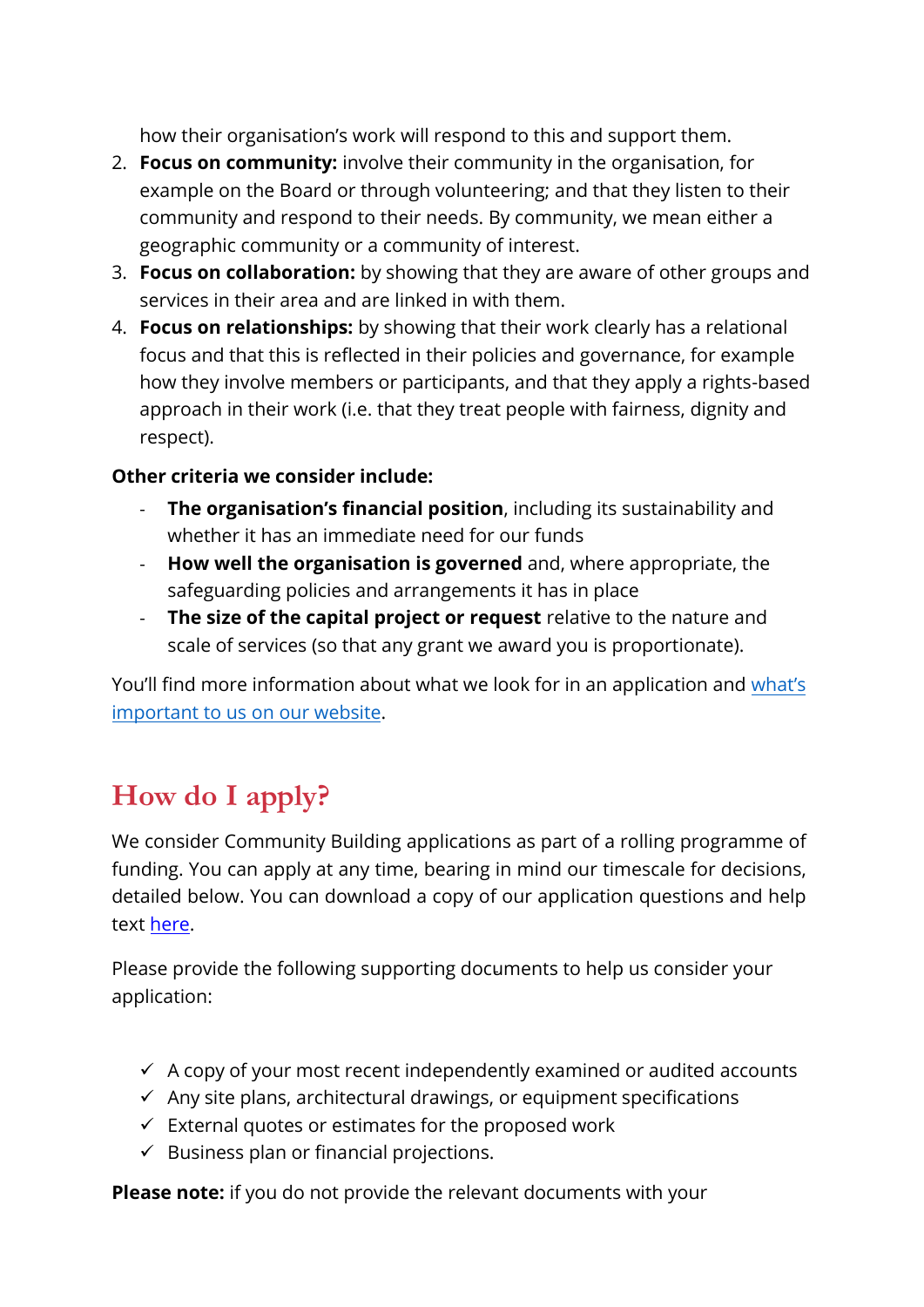application, it may delay the time it takes us to make a decision on your request.

## **What happens next?**

- 1. **We'll email you to confirm** we've got your application and when you can expect to receive a decision.
- 2. **We'll aim to tell you the outcome of your application within 8-12 weeks.** This is dependent on receiving any additional information we may ask for – delays in receiving this extra information could mean the decision takes longer.
- 3. **We'll send all correspondence about your application via email,** so it's important that the email addresses and contact details you provide in your application are correct. We'll normally contact the person you've listed as the 'application contact' in the first instance, so it's helpful if this person is available during the assessment period. Please let us know if there are any changes to the contact details provided.
- 4. **We'll assign one of our Funding Officers to assess your application.** They may get in touch with you during the assessment period and will be able to help you with any changes or updates you might need to make to your application.

#### **If we award you funding:**

- **1. If you have been awarded funding, we'll email you to let you know.** Before we can pay your funds, we'll ask you to provide:
	- o A copy of a recent bank statement for your organisation's account, from within the past three months
	- o Evidence that you have secured the balance of funds needed for your capital project
	- $\circ$  Confirmation of when the work will start.
- 2. We'll do our best to **pay the funds** to your organisation's bank account within two weeks.
- 3. **If we have awarded you less than £5,000, you don't need to send us a report** at the end of your grant year. However, we would love to hear from you if there's anything you do want to share with us. You can send us pictures, videos, quotes or anything else to [funding@therobertsontrust.org.uk](mailto:funding@therobertsontrust.org.uk)